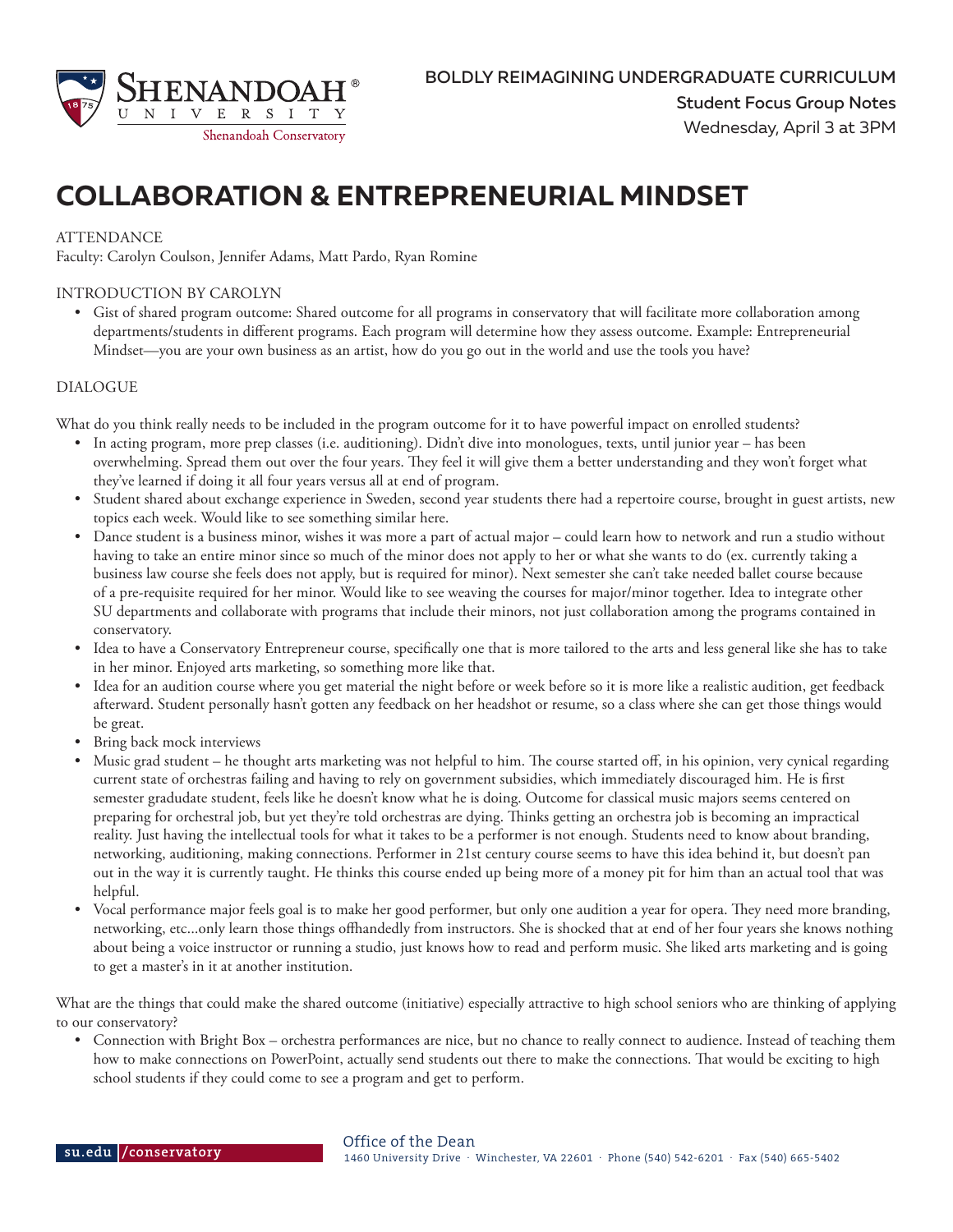

## BOLDLY REIMAGINING UNDERGRADUATE CURRICULUM Student Focus Group Notes

- Wednesday, April 3 at 3PM
- Faculty brought up point that to do things we have to cut back on others, so keep in mind during discussion.
- If parents know students are getting practical skills, might make them feel better
- Students knowing they will be more informed of what to do after the four years will be a good assurance that they will be prepared to move forward
- Show them we are building the full package here, not just teaching you to sing and dance
- Student Performance Week continuing it was hectic and "absurd," but it was the best time and gave students chance to collaborate with artists in other concentrations/programs
- One student said it was her participation in student performance week that helped her get into multiple grad schools and receive multiple job offers
- Embracing student groups, things to be a part of to find your community if we had a collaboration class to help students among the various programs to intermingle, build community, and collaborate.
- Recruitment being more up front with what we're doing, how we'll help them get connected and prepare them for future, what they'll get while they are here...giving a set path

What do you think is most exciting or important about this initiative for conservatory students?

- Student said he saw pillar being emphasis on mental health, didn't see it at other colleges he considered. It was a very modern telltale sign. Look at other acting program regarding finance in second semester – more of a personal finance course. "In-reach" – would like to see more opportunities for companies to do on-campus interviews for summer opportunities. More than just SSMT.
- Students liked idea for all areas to have people come on campus and interview them for summer positions

What are you most concerned about when it comes to this initiative?

- Dancers feel very disconnected from conservatory they wanted poets and instrumentalists for performances, but didn't know anyone or how to reach out to get one
- From classical instrumental student the more general you make it the less serious it might seem to people in very specific paths... want to make sure whatever general courses added are applicable to all programs
- Again led to the issue of having to get rid of something one possibility is that theory might count for less credit, deliver it differently making it more efficient. For example, embedding the content in other courses. Faculty need to be more creative and move outside of doing things the same way they were taught.
- Faculty have followed a specific path to get where they are today, but today other artists aren't necessarily following those same paths. Students want to know and learn how it is being done today.
- Expressed that other students such as opera and dance, need more acting classes
- Requirements already so full, concerned about squeezing more in
- Students feel like they are currently taking some classes that are "throw-away" classes, could be a better use of student time get rid of those things to bring in new things
- Some courses that are very similar put them together to make more room for new things
- Graduate music major ensembles used to be more credits, but were changed to less credits; however, nothing changed about the time dedication to those courses. Concerned about compressing the time credits even though it still destroys their schedules. Some schools do performance schedules where concert is prepared the week of like professional groups instead of six hours every week and weekends.
- Handling of large ensembles is being discussed and everything is on the table. Example, programing differently combined concerts instead of separate ensembles.
- Dance concerts don't get as much publication/attendance, so it could help to add dance to other groups
- Concerts and performances with schedule conflicts, so it causes programs to compete against each other for audience members, prevents them from supporting each other.
- Idea to do fewer productions across the board some students say yes, theatre says no
- There has to be a way to spread out performances/concerts/recitals this is hard for theatre because of the challenges and parameters of specific shows
- Faculty wanting to do more small shows too because it is needed for theatre students
- One student said less shows, but with more diversity. Example student group performances.